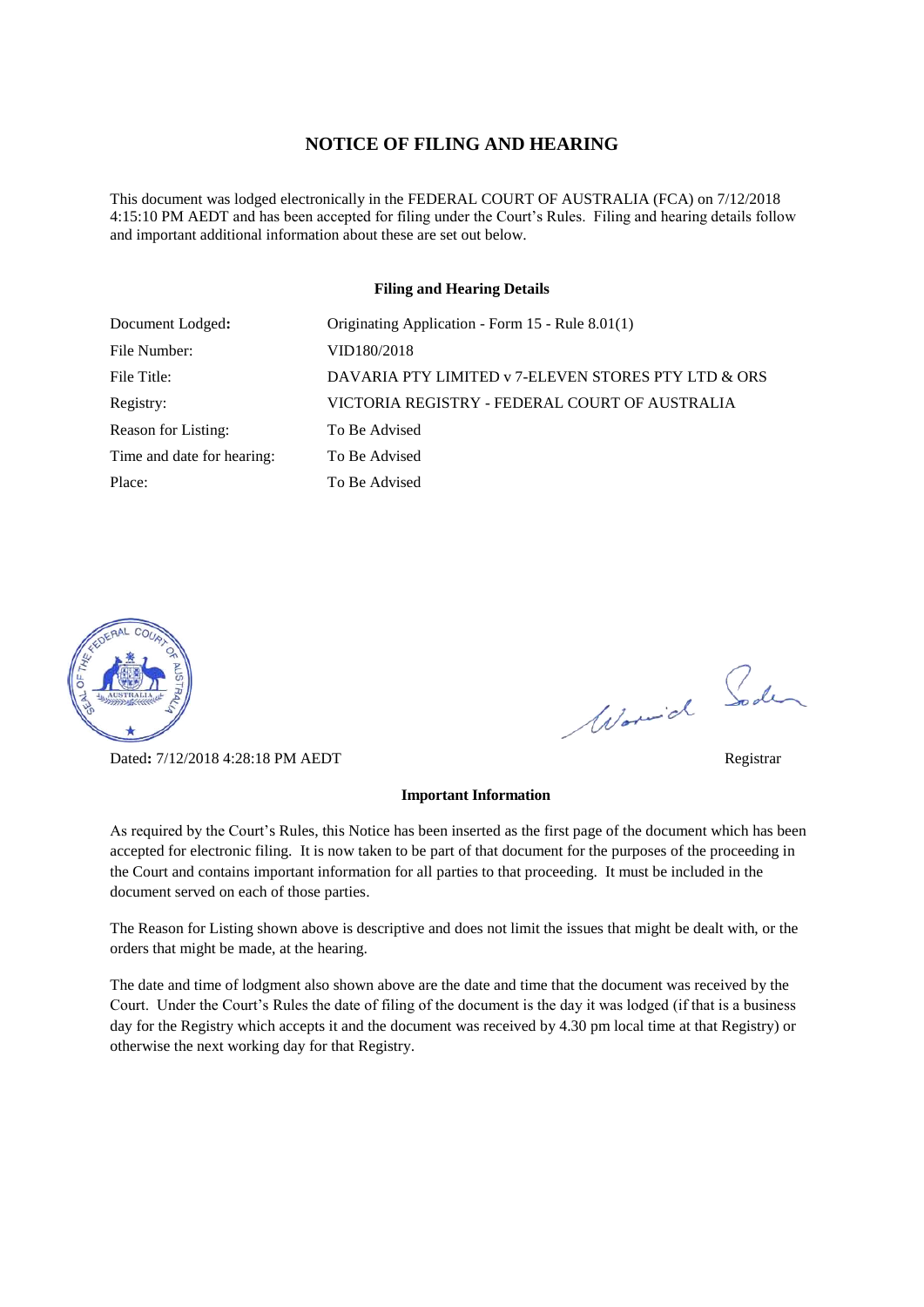Form 19 Rule 9.32



**Further Amended Originating application starting a representative proceeding under IVA of the Federal Court of Australia Act 1976** 

(filed pursuant to leave granted by Middleton J on 20 November 2018)

No: VID180/2018

Federal Court of Australia District Registry: Victoria Division: General

# **Davaria Pty Limited**

Applicant

# **7-Eleven Stores Pty Ltd** and others named in the Schedule

**Respondents** 

## To the Respondents

The Applicant applies for the relief set out in this application which has been amended pursuant to Order of Middleton J of 9 July 20 November 2018.

The Court will hear this application, or make orders for the conduct of the proceeding, at the time and place stated below. If you or your lawyer do not attend, then the Court may make orders in your absence.

You must file a notice of address for service (Form 10) in the Registry before attending Court or taking any other steps in the proceeding.

## **Time and date for hearing**:

**Place**: Federal Court of Australia Law Courts Building 305 William St, Melbourne

Date:

Signed by an officer acting with the authority of the District Registrar

| Filed on behalf of:        | The Applicant                                |  |
|----------------------------|----------------------------------------------|--|
| Prepared by:               | Stewart A Levitt. Levitt Robinson Solicitors |  |
| Tel                        | 02 9286 3133                                 |  |
| Email                      | 711@levittrobinson.com                       |  |
| <b>Address for service</b> | PO Box 850, Darlinghurst NSW 1300            |  |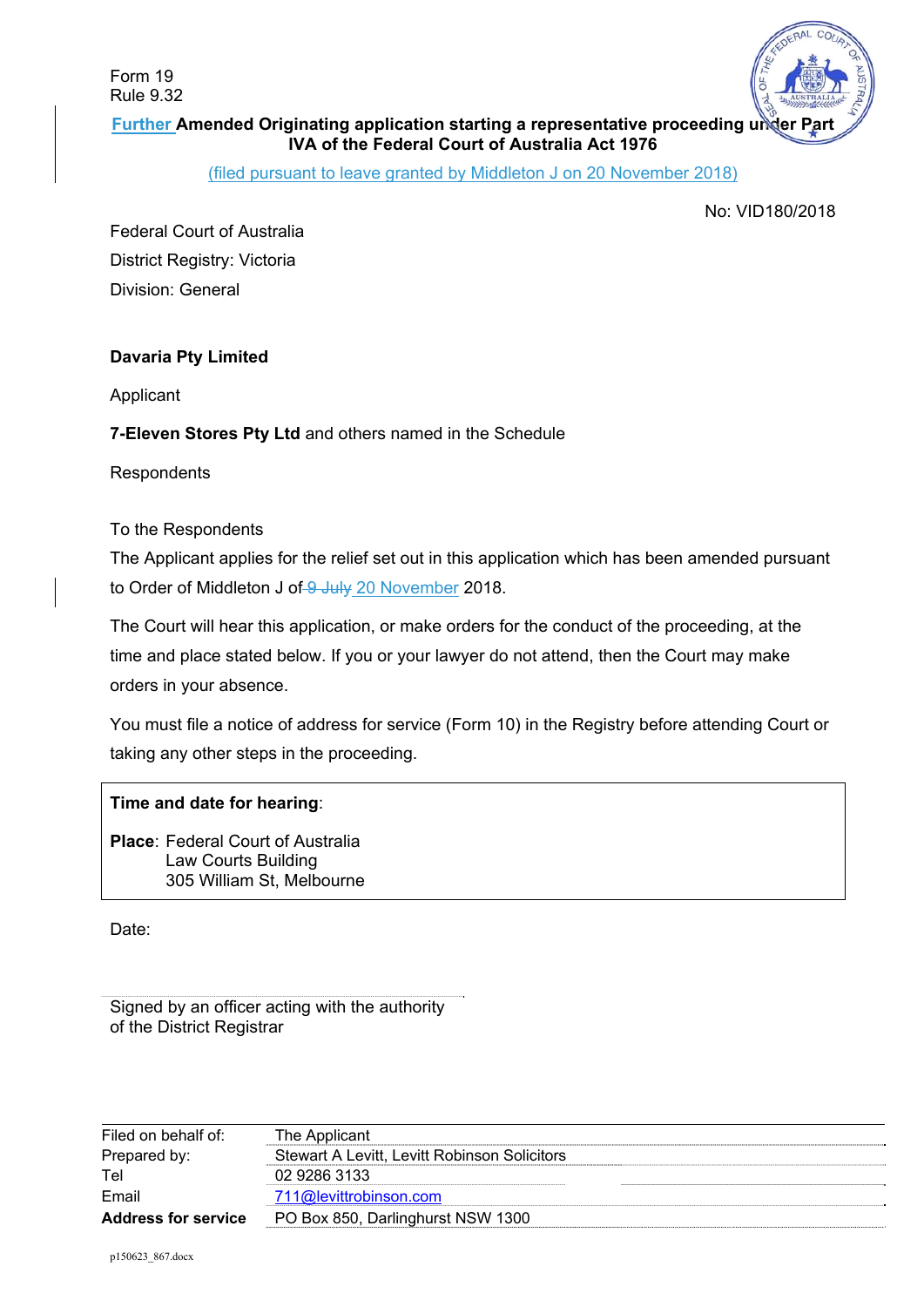

# **Details of claim**

Terms defined in the Further Amended Statement of Claim (**Statement of Claim**) carry the same meaning when used in this Further Amended Originating Application.

On the grounds stated in the Statement of Claim, the Applicant claims:

- 1. Damages against the First Respondent (**Franchisor7-Eleven**):
	- (a) for breach of contract;
	- (b) pursuant to section 236 and/or section 243 of the *Australian Consumer Law* (Cth) set out in Schedule 2 of the *Competition and Consumer Act 2010* (**CCA**), as applicable pursuant to section 131 of the CCA, and/or its cognates as applicable, pursuant to legislation in the States and Territories of Australia (collectively, **ACL**), or alternatively section 82 and/or 87 of the *Trade Practices Act* 1974 (Cth) (**TPA**) for misleading or deceptive conduct within the meaning of section 18 of the ACL or section 52 of the TPA respectively;
	- (c) pursuant to sections 82 and/or 87(1) and (2) of the CCA for contravention of an applicable industry code within the meaning of section 51ACB of the CCA;
	- (d) pursuant to section 236 and/or section 243 of the ACL for unconscionable conduct within the meaning of section 21 of the ACL.
- 2. Orders against the Third Respondent (**Bank**) pursuant to section 12GM of the *Australian Securities and Investments Commission* Act 2001 (**ASIC Act**) that the Bank Loan Contracts of the Applicant and/or some or all of the Bank Franchisees be varied or set aside.
- 3. Further or alternatively to 2 above, damages against the Bank:
	- (a) for breach of contract;
	- (b) pursuant to section 12GF and/or section 12GM of the ASIC Act for unconscionable conduct within the meaning of section 12CB of the ASIC Act.
- 4. Declarations as against the Franchisor7-Eleven and the Second Respondent (**Master Franchisor**), in respect of the Applicant and, to the extent applicable, following an initial trial of the Applicant's claims and particularisation of any claims by the Franchisees, for the benefit of the Franchisees:
	- (a) as to the proper construction of the material terms of the Franchise Agreements alleged in paragraphs 9 to 24 of the Statement of Claim;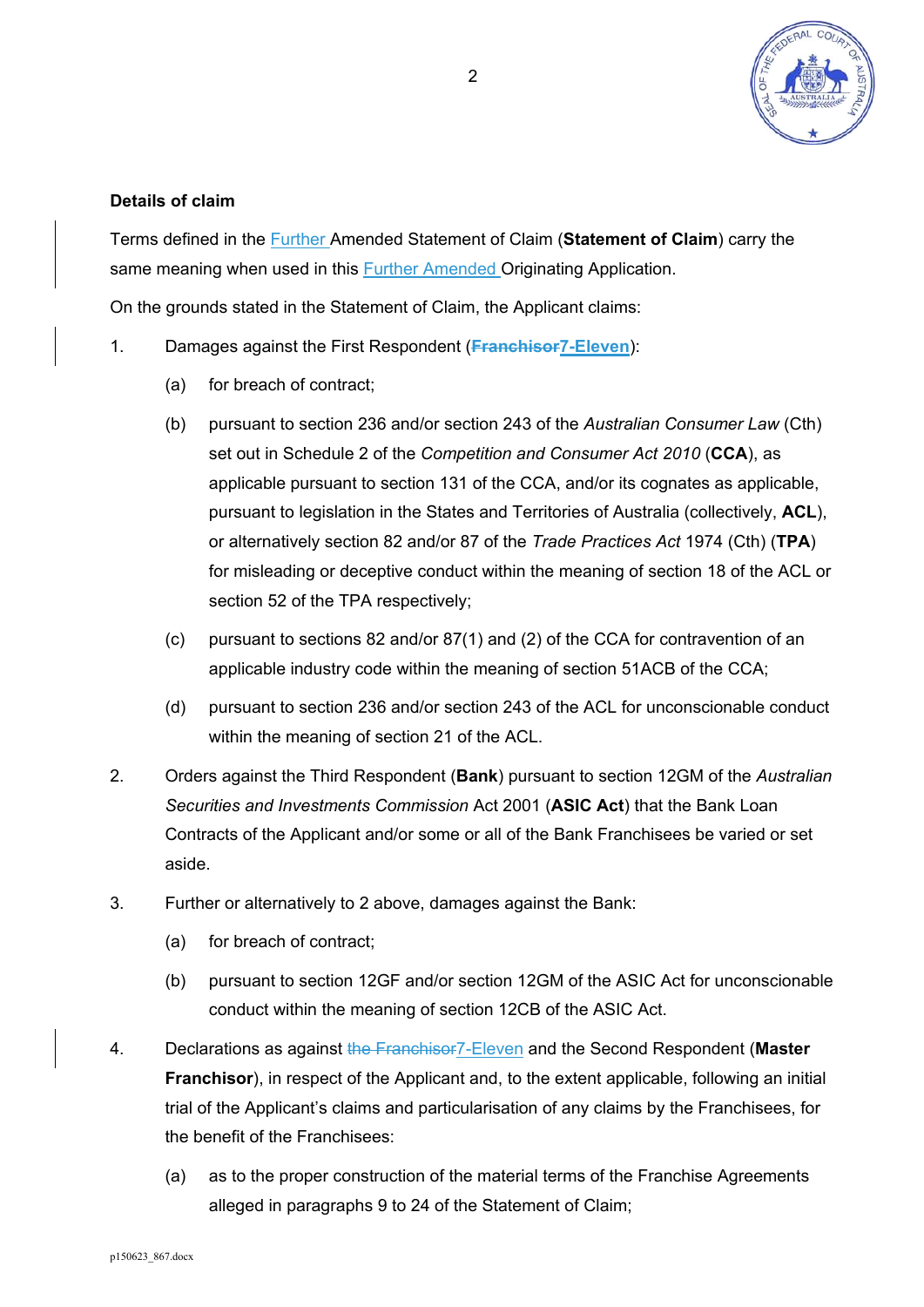

- (b) that the Relevant Terms of the Franchise Agreements referred to in paragraph 36 of the Statement of Claim are:
	- (i) unfair terms within the meaning of section 24(1) of the ACL; and
	- (ii) void by reason of section 23(1) of the ACL.
- 5. Declarations as against the Franchisor7-Eleven, in respect of the Applicant and, to the extent applicable, following an initial trial of the Applicant's claims and particularisation of any claims by the Franchisees, for the benefit of the Franchisees:
	- (a) that the Franchisor7-Eleven breached section 18 of the ACL, or alternatively section 52 of the TPA, by reason of the matters pleaded in paragraphs 41 to 105 of the Statement of Claim;
	- (b) that the Franchisor7-Eleven contravened section 51ACB of the CCA by reason of the matters pleaded in paragraphs 64 to 67 of the Statement of Claim;
	- (c) that the Franchisor7-Eleven breached section 21 of the ACL by reason of the matters pleaded in paragraphs 106 to 121 of the Statement of Claim.
- 6. Declarations as against the Bank, in respect of the Applicant and, to the extent applicable, following an initial trial of the Applicant's claims and particularisation of any claims by the Franchisees, the Franchisees:
	- (a) as to the proper construction of the material terms of the Bank Loan Contracts between the Bank and each of the Franchisees alleged in paragraphs 130 to 135 of the Statement of Claim.
- 7. Interest.
- 8. Costs.
- 9. Such further order as this Honourable Court deems fit or the nature of the case requires.

# **Questions common to claims of group members**

- 10. The questions of law or fact common between the claims of the Applicant and the Franchisees as against the Franchisor 7-Eleven and the Master Franchisor are:
	- (a) whether the Franchise Agreements contained the implied terms pleaded in paragraphs 23 to 24 of the Statement of Claim;
	- (b) whether the Relevant Terms of the Franchise Agreements referred to in paragraph 36 of the Statement of Claim are unfair within the meaning of section 24 of the ACL.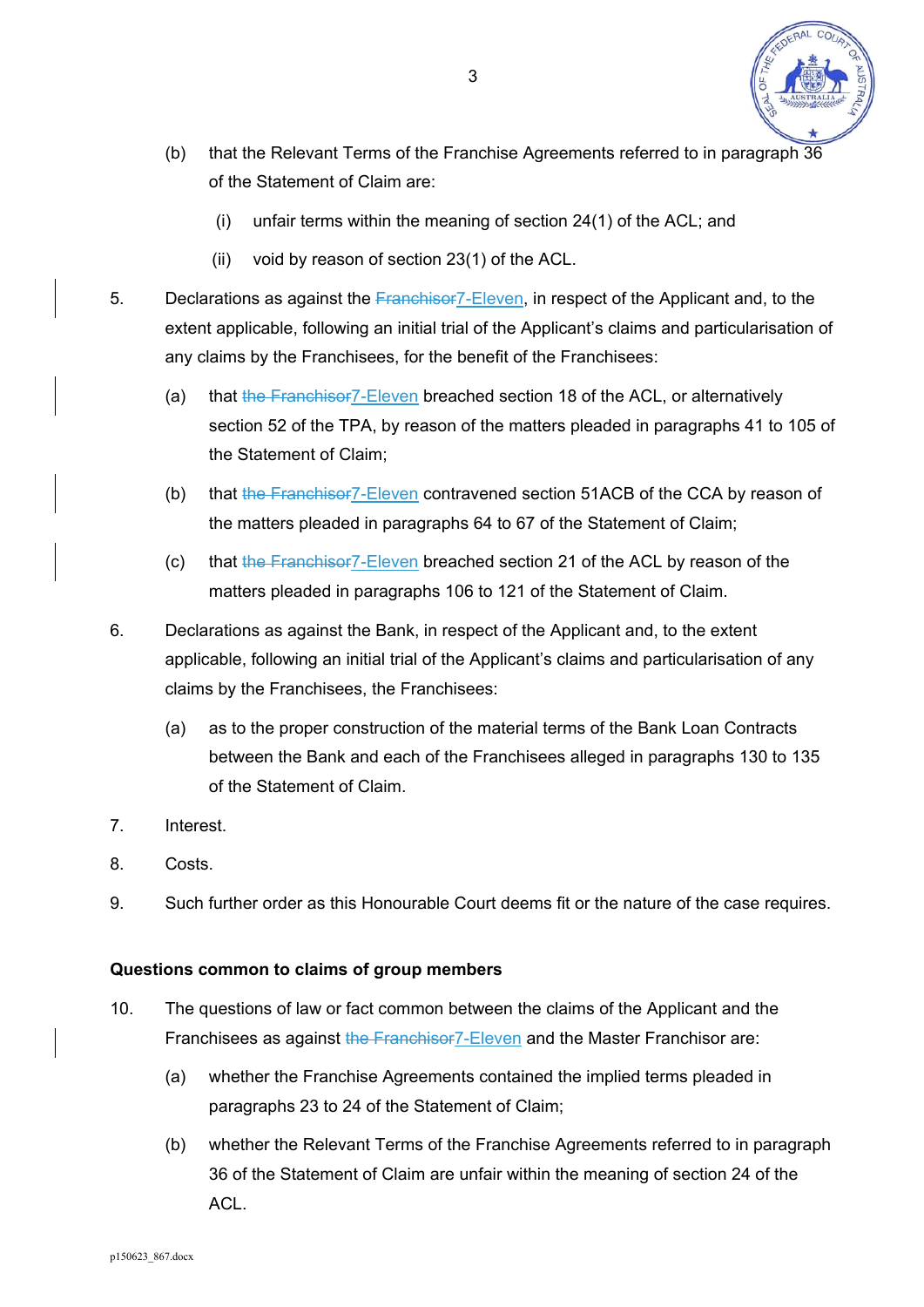

11. The questions of law or fact common between the claims of the Applicant and the Franchisees as against 7-Eleventhe Franchisor are:

#### Contract Claims

- (a) whether at all times during the Relevant Period, 7-Eleventhe Franchisor engaged in the C-Store Practices described in paragraph 25 of the Statement of Claim;
- (b) whether at all times during the Relevant Period, **7-Eleventhe Franchisor engaged** in the Inventory Practices described in paragraph 28 of the Statement of Claim;
- (c) whether at all material times during the Relevant Period, the C-Store Prices agreed by the Franchisor with C-Store, and payable by or charged to the Franchisee Applicant and each of the Franchisees for stock ordered by them from C-Store exceeded the Independent Fair Wholesale Price and/or the Best Endeavours Wholesale Price for all, or alternatively a substantial number of, stock items;
- (d) whether, at all times during the Relevant Period, by reason of the Wholesale Pricing Conduct, the Franchisor acted in breach of the Franchise Agreement as alleged in paragraphs 29 and 30 of the Statement of Claim;
- (e) whether the Franchisor contravened section 18 of the ACL, or alternatively section 52 of the TPA, as referred to in paragraphs 41 to 105 of the Statement of Claim;
- (f) whether the Franchisor contravened section 51ACB of the CCA as referred to in paragraphs 64 to 67 of the Statement of Claim;
- (g) whether the conduct of the Franchisor was unconscionable in contravention of s.21 of the ACL by reason of any one or more, or all of, paragraphs 106 to 121 of the Statement of Claim;
- (h) whether compensation or damages are recoverable in respect of any of the breaches of contract or breaches of duty set out in the Statement of Claim.

Misleading Conduct

- (c) whether during the Relevant Period, 7-Eleven provided Franchisees with the "Introductory Pack" of information as alleged in paragraph 41(a) of the Statement of Claim;
- (d) whether during the Relevant Period, 7-Eleven provided Franchisees who purchased Convenience Stores with the Franchising Disclosure Document as alleged in paragraph 41(b) of the Statement of Claim;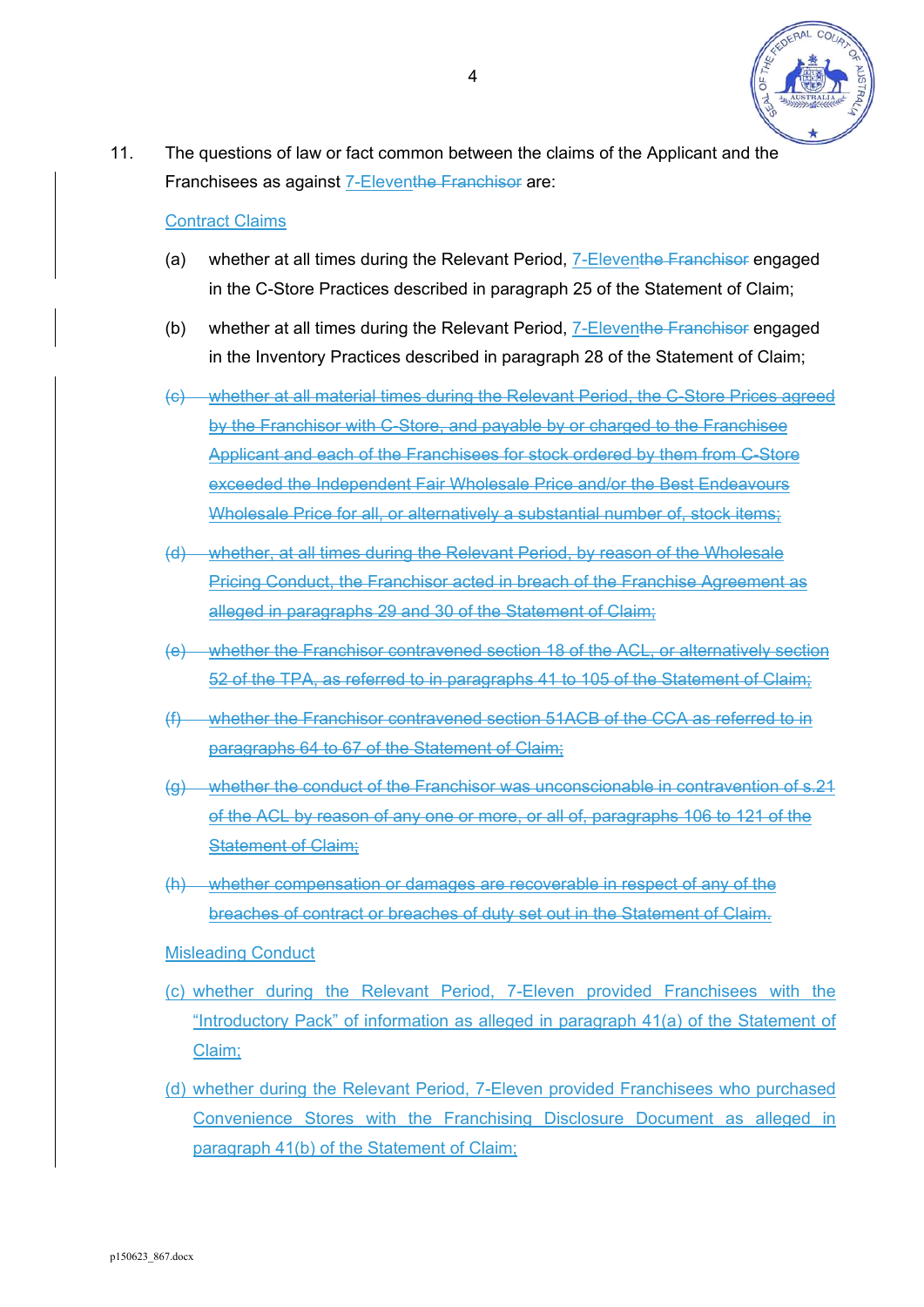

- (e) whether during the Relevant Period, 7-Eleven provided Franchisees who purchased Fuel Stores with the Oilcode Disclosure Document as alleged in paragraph 41(c) of the Current Statement of Claim;
- (f) whether during the Relevant Period, the 7-Eleven Brochure contained the statements alleged in paragraph 42 of the Statement of Claim;
- (g) whether during the Relevant Period, 7-Eleven offered assistance by preparing 7- Eleven supplier and merchandise lists together with recommended retail prices referred to in paragraph 42(f) of the Statement of Claim;
- (h) whether during the Relevant Period, the Franchising Code Disclosure Document contained the statements alleged in paragraph 43 of the Statement of Claim;
- (i) whether during the Relevant Period, the Oilcode Disclosure Document contained the statements alleged in paragraph 44 of the Statement of Claim:
- (j) whether 7-Eleven made any, and if so which, of the following representations:

(i) the Business Opportunity Representation;

(ii) the 7-Eleven Business Opportunity Statements;

- (iii) the Average Store Financials Accuracy Representation (to the extent it constituted an implied representation;
- (iv) the Future Average Payroll Cost Representation (to the extent it constituted an implied representation);
- (v) the Advertising Fund Representation;

(vi) the 7-Eleven Supplier Representation.

(being the Misleading or Deceptive Conduct Representations);

- (k) whether any, and if so which, of the Misleading or Deceptive Conduct Representations were continuing representations;
- (l) whether any, and if so which, of the Misleading or Deceptive Conduct Representations were representations as to future matters;
- (m) whether the making and subsequent maintenance of any or all the Misleading or Deceptive Conduct Representations constituted conduct in trade or commerce;

**Unconscionability** 

(n) whether 7-Eleven knew the matters in sub-paragraphs 106 (a)(i), (a)(ii), (a)(vi), (d), (g) and (j) of the Current VID180 SOC.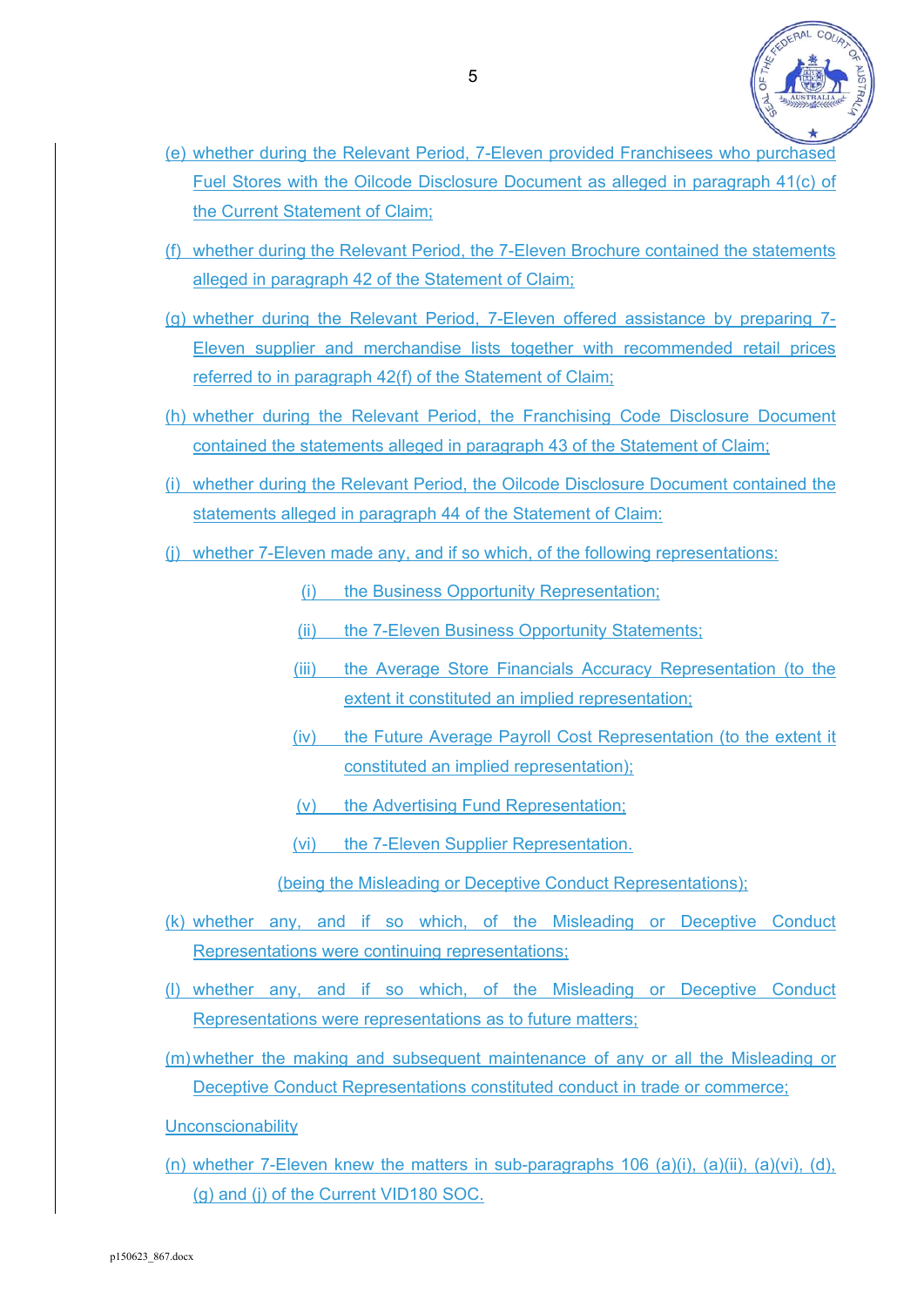

- 12. The questions of law or fact common between the claims of the Applicant and the Bank Franchisees as against the Bank are:
	- (a) Whether the Bank Agreements Loan Contracts contained the terms pleaded in paragraphs 130 to 135 of the Statement of Claim;
	- (b) Whether the Bank, in advancing loan funds to the Applicant and each of the Bank Franchisees, breached one or more of the terms in (a) above; and
	- (c) Whether the conduct of the Bank was unconscionable in contravention of s 12CB of the ASIC Act by reason of any one or more, or all of, paragraphs 122 to 170 of the Statement of Claim.
	- (b) whether the Tripartite Deed contained the terms pleaded in paragraph 125 of the Current VID180 SOC;
	- (c) whether the ANZ knew or ought to have known each of the matters in paragraph 127(a),  $(b)$ ,  $(q) - (i)$  and  $(k)$  of the Statement of Claim.
	- (d) Did the contractual obligations alleged in paragraphs 132 to 134 of the Statement of Claim require the Bank:
		- (i) to take into account the number of labour hours (whatever they may be) required by the prospective Franchisee to operate the store;
		- $(ii)$  to take into account the award rates (whatever they may be) payable for labour by the prospective Franchisee to operate the store;
		- (iii) to have formed an opinion about the accuracy of the historical or forecasted payroll expense that would be incurred by the prospective Franchisee?"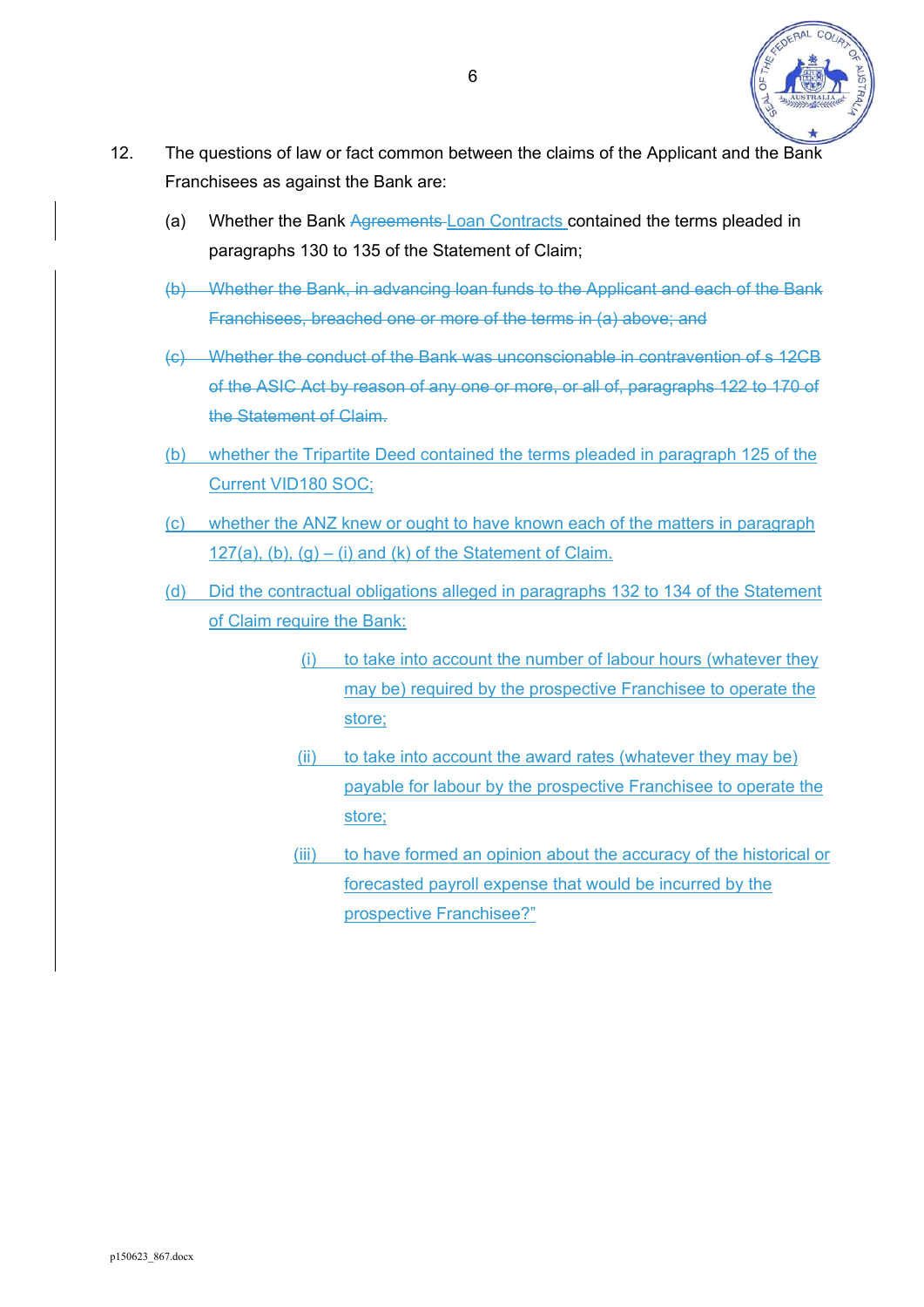

# **Claim for interlocutory relief**

The Applicant also claims interlocutory relief.

1. Upon the Applicant giving the usual undertaking as to damages, an order that the First Respondent, until further order, be restrained from terminating a Franchise Agreement with the Applicant or Group Members, without leave of the Court.

## **Representative action**

The Applicant brings this application as a representative party pursuant to Part IVA of the *Federal Court of Australia Act 1976* (Cth)

The group members to whom this proceeding relates are **Franchisees** who:

- (a) at any time between 20 February 2012 and 19 February 2018 were or commenced to be franchisee parties (**Franchisees**) to a standard-form franchise agreement (**Franchise Agreement**) with the first respondent, 7-Eleven Stores Pty Ltd (**7-Eleven**); and
- (b) have not entered into a release of all of their claims against both 7-Eleven and the Bank arising out of the conduct of 7-Eleven and the Bank described in the Statement of Claim.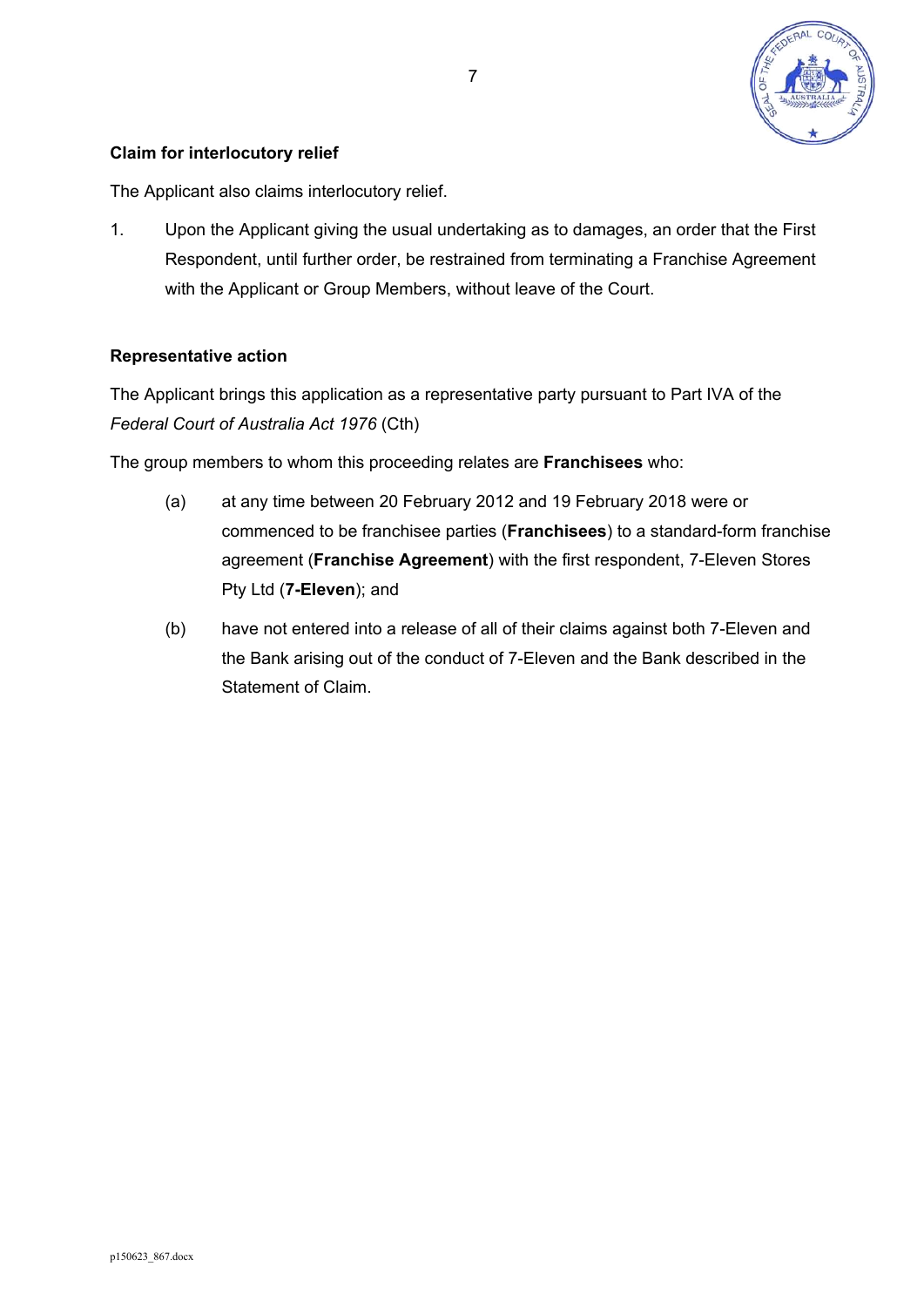

# **Applicant's address**

The Applicant's address for service is

Stewart A Levitt, Levitt Robinson Solicitors

PO Box 850, Darlinghurst NSW 1300

711@levittrobinson.com

## **Service on the Respondent**

It is intended to serve this application on the Respondents.

Date:  $7/12$   $2018$ 

Stewart A Levitt Solicitor for the Applicant

Signed by his Special Counsel Brett R Imlay